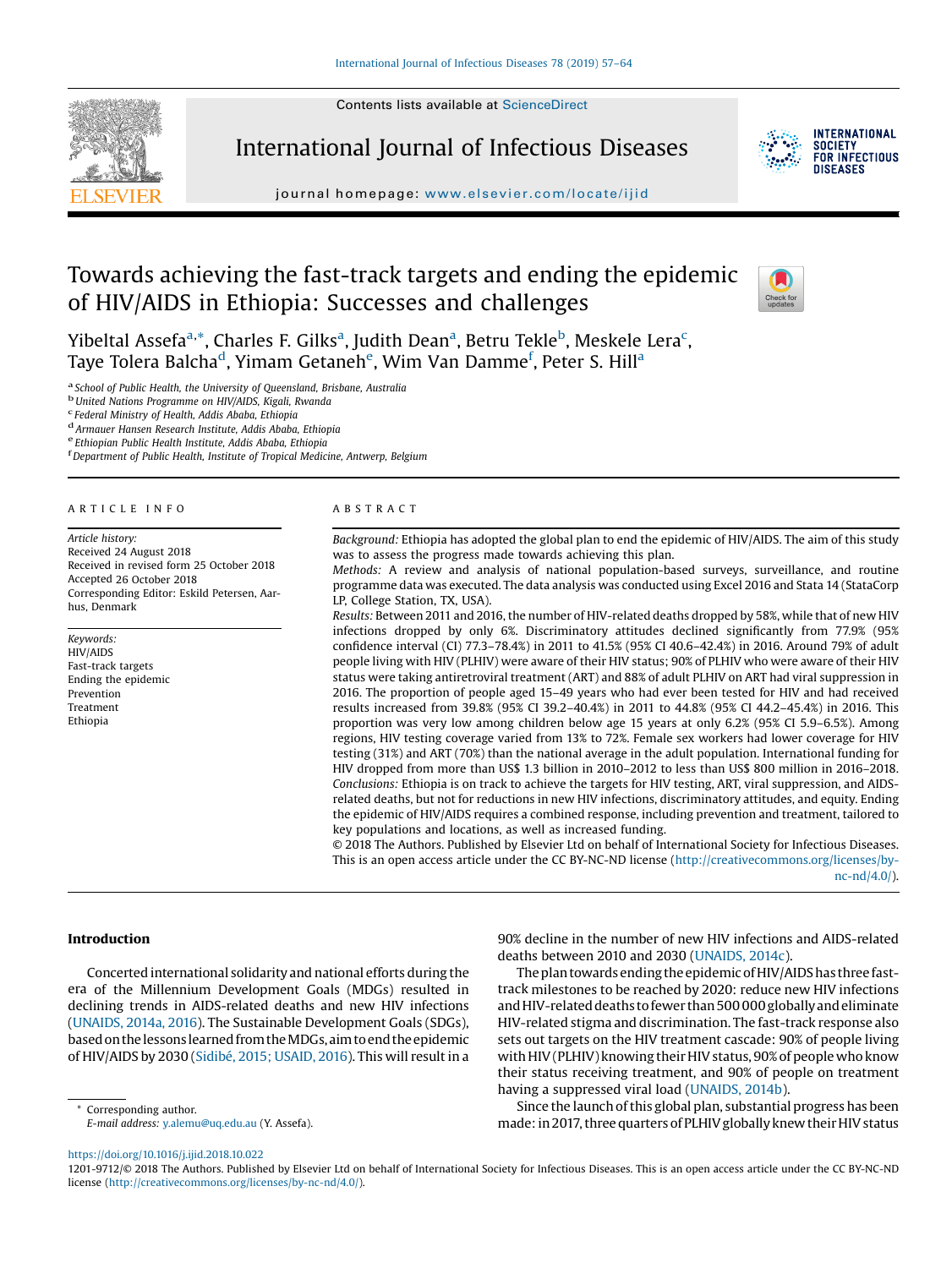and among those who knew their HIV status, 79% were accessing antiretroviral therapy (ART). Furthermore, 81% of people accessing ART had suppressed viral loads (UNAIDS, 2018). This contributed to a 37%global decline in HIV-related deaths and an 18% global decline in new HIV infections between 2010 and 2017 [\(UNAIDS,](#page-7-0) 2018).

Ending the epidemic of HIV/AIDS has received significant support at the global and national levels, even though it is believed to be an ambitious goal. Ethiopia is one of the countries that has adopted this ambitious goal and developed an investment case towards achieving the fast-track targets and ending the epidemic of HIV/AIDS by 2030 ([FMOH,](#page-6-0) 2015). A recent study, reviewing the performance of the ART programme in Ethiopia, identified successes and challenges of the programme and recommended further and systematic analysis of the overall HIV/AIDS response in the country [\(Assefa](#page-6-0) et al., 2017).

The objective of this follow on study is to review the progress made towards achieving the fast-track targets and ending the epidemic of HIV/AIDS in Ethiopia. It was hypothesized that there are lessons, in terms of both successes and challenges, which need to be identified and utilized towards ending the epidemic of HIV/ AIDS in Ethiopia and other countries with a similar context.

#### Methods

#### Setting

Ethiopia has a federal government structure consisting of nine regional states (Tigray, Afar, Amhara, Oromia, Somali, Southern Nation Nationalities and Peoples Region (SNNPR), Benishangul-Gumuz (BG), Gambela, and Harari) and two city administrations councils (Dire Dawa (DD) and Addis Ababa (the capital city)). More than 80% of the population live in rural areas. The proportion of rural population varies across regions, ranging from 75% in Tigray to 90% in SNNPR (Federal [Democratic](#page-6-0) Republic of Ethiopia-Population Census [Commission,](#page-6-0) 2008). The burden of HIV varies across these regions, with the highest prevalence in Gambela region (4.8%) and the lowest in Somali region (0.1%) [\(Central](#page-6-0) [Statistical](#page-6-0) Agency, 2017).

Since the first AIDS cases were identified in 1986, the HIV/AIDS epidemic has passed through various phases, from a concentrated epidemic among key populations (such as female sex workers (FSWs)), followed by rapid expansion into the general population, to the current phase of declining incidence ([Berhane](#page-6-0) et al., 2008; Kloos and [Mariam,](#page-6-0) 2000). The country has responded to the epidemic in phases (Okubagzhi and Singh, 2002). The early phase of the response focused primarily on the health sector [\(Kebede](#page-6-0) et al., 2000). In the next phase (multisectoral response), the government issued a national AIDS policy in 1998 (Federal [Democratic](#page-6-0) Republic of [Ethiopia,](#page-6-0) 1998), and established a National AIDS Council (NAC) and its Secretariat, the Federal HIV and AIDS Prevention and Control Office (FHAPCO) in 2000 [\(Okubagzhi](#page-6-0) and Singh, 2002). Three consecutive 5-year strategic frameworks were developed and implemented to intensify the multisectoral response to HIV/AIDS: (1) strategic framework for the national response to HIV and AIDS in Ethiopia (2001–2005) [\(FHAPCO,](#page-6-0) 2004); (2) strategic plan for intensifying the multisectoral HIV/AIDS response in Ethiopia, SPM-I (2004–2008) ([FHAPCO,](#page-6-0) 2009); and (3) strategic plan for intensifying the multisectoral HIV/AIDS response in Ethiopia, SPM-II (2010–2014) [\(FHAPCO,](#page-6-0) 2010). The response to the epidemic has also been guided by the health policy and the health sector development plans (I–IV) since 1997 ([FMOH,](#page-6-0) 2016; Assefa and Kloos, 2008).

## Study design

A retrospective study was conducted to review and analyze national population-based surveys, surveillance, and routine programme data reported by the Federal Ministry of Health and its agencies. A set of complementary methods and a variety of nationally representative data sources were used, including the 2005 ([Central](#page-6-0) [Statistical](#page-6-0) Agency, 2006), 2011 (Central Statistical Agency, 2012), and 2016 (Central [Statistical](#page-6-0) Agency, 2017) Ethiopian Demographic and Health Surveys (DHSs). The standard DHS wealth index was employed to categorize the population into the five wealth quintiles (ranging from the lowest to the highest) [\(Rutstein](#page-6-0) et al., 2004).

Estimates for new HIV infections, HIV-related deaths, comprehensive knowledge, sexual activity, condom use, discrimination, HIV testing, ART, viral suppression, and funding for HIV were calculated. The data for new HIV infections and HIV-related deaths were extracted from estimates and projections conducted by the Ethiopian Public Health Institute (EPHI) and its partners ([EPHI,](#page-6-0) 2012, 2017; [FHAPCO,](#page-6-0) 2007).

The data came from different national offices (Federal Ministry of Health (FMOH), FHAPCO, EPHI, and the Ethiopian Central Statistics Authority) and global agencies (Joint United Nations Programme on HIV and AIDS (UNAIDS) and President's Emergency Plan for AIDS Relief (PEPFAR)) working in Ethiopia. The data for population-level HIV prevalence and HIV prevention activities and testing services were acquired from the DHSs. The data for stigma and discrimination were obtained from the DHSs and reports from FHAPCO and UNAIDS. The data for HIV testing, treatment, and viral suppression were synthesized from programme reports on HIV testing and treatment from FMOH, FHAPCO, PEPFAR, and UN agencies. [Table](#page-2-0) 1 below summarizes the indicators used in the study and the associated data sources.

# Data analysis

Data were entered and cleaned using Excel 2016. The data analysis was conducted using Excel 2016 and Stata 14 (StataCorp LP, College Station, TX, USA). Trends in coverage indicators and equity measures across wealth quintiles, regions, and residential groups were produced. Correlation analysis was conducted to estimate the association between coverage for HIV testing and other variables. The z-test was used, with statistical significance defined at a  $p$ -value of  $<$ 0.05.

Ethical approval for this study was obtained from the Scientific and Ethics Review Committee of the Ethiopian Public Health Institute.

## Results

The findings of this study are organized to show levels and trends in (1) the number of PLHIV, new HIV infections, and deaths; (2) discriminatory attitudes; (3) fast-track targets; (4) inequity in HIV services; and (5) funding for HIV.

### Number of PLHIV, new HIV infections, and deaths

The prevalence of HIV among 15–49-year-olds declined from 1.5% (95% CI 1.3–1.7%) in 2011 to 0.9% (95% CI 0.7–1.1%) in 2016 (Central [Statistical](#page-6-0) Agency, 2006, 2012, 2017). [Figure](#page-2-0) 1 shows that there was a marked drop in adult PLHIV, new infections, and deaths between 2005 and 2011. New infections dropped by almost 90% (from 101144 to 10 556) and deaths dropped by 54% (from 87 860 to 16 782) between 2005 and 2011.

The estimated number of adult PLHIV continued to decline by 18% from 607 711 (95% CI 550 991–664 431) in 2011 to 495720 (95% CI 429 624–561816) in 2016. There was a small drop, by 6%, in number of new HIV infections from 11228 in 2011 to 10 556 in 2016. On the other hand, the number of deaths dropped markedly, by 58%, from 40 082 in 2011 to 16 782 in 2016 ([Figure](#page-2-0) 1) [\(Central](#page-6-0) [Statistical](#page-6-0) Agency, 2012, 2017).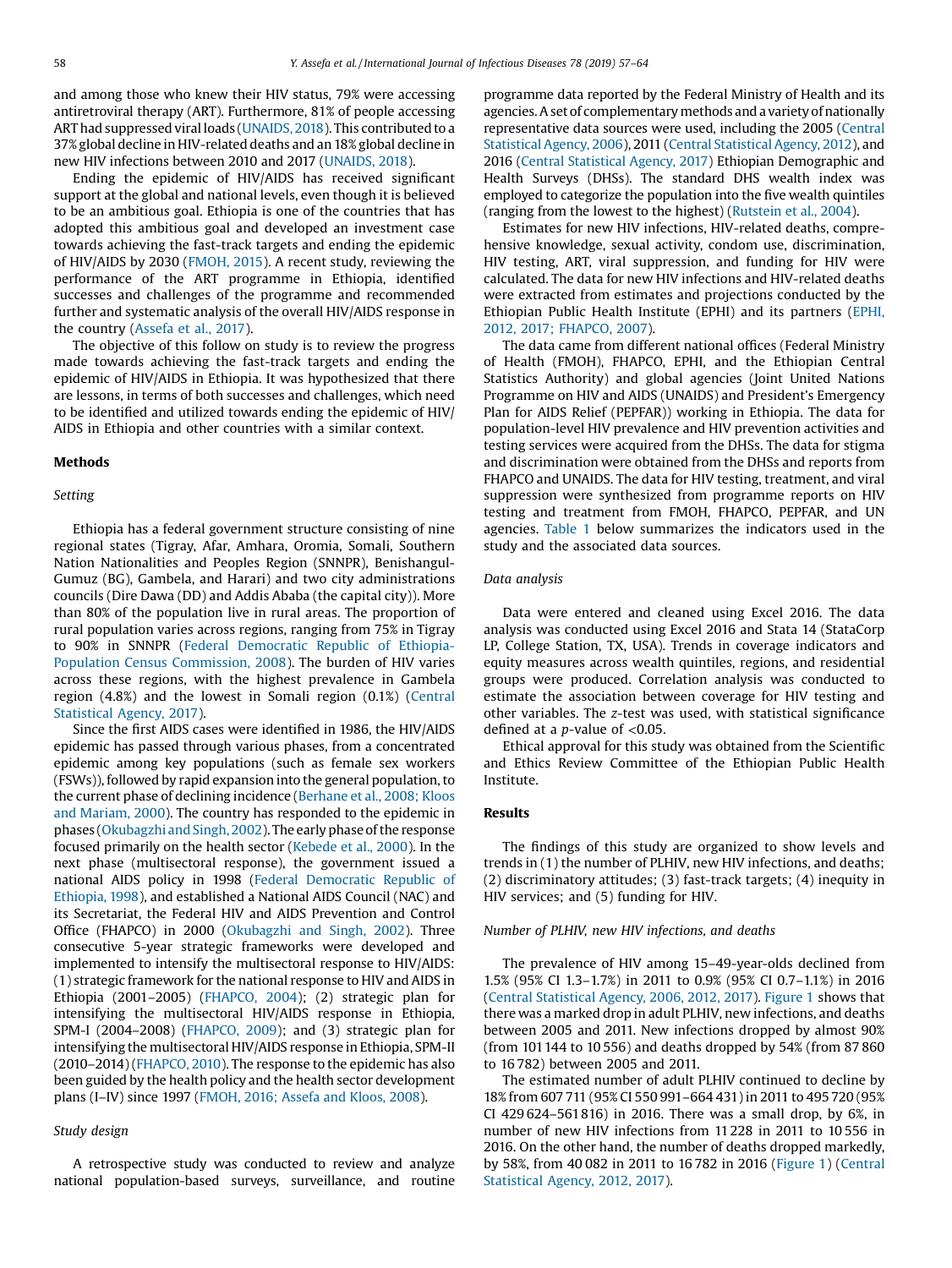#### <span id="page-2-0"></span>Table 1

Indicators used in the study and the associated data sources.

| Indicators                                                                                                                                                                                                                                                                                                                                                                                                                                    | Data sources                                                                                                                                       |
|-----------------------------------------------------------------------------------------------------------------------------------------------------------------------------------------------------------------------------------------------------------------------------------------------------------------------------------------------------------------------------------------------------------------------------------------------|----------------------------------------------------------------------------------------------------------------------------------------------------|
| New HIV infections and AIDS-related deaths<br>Number of new HIV infections<br>Number of AIDS-related deaths                                                                                                                                                                                                                                                                                                                                   | HIV-related estimates and projections<br>HIV-related estimates and projections                                                                     |
| Stigma and discrimination<br>Percentage with discriminatory attitudes towards people living with HIV                                                                                                                                                                                                                                                                                                                                          | DHS 2005, 2011, 2016                                                                                                                               |
| HIV prevention<br>Percentage with comprehensive knowledge of HIV<br>Percentage who had 2+ partners in the past 12 months<br>Percentage who had intercourse in the past 12 months with a person who was neither their husband nor de facto partner<br>Condom use at last higher-risk sex (with a non-marital, non-cohabiting partner)<br>Percentage of adults age 15–49 years using condom with non-regular partner during the last sexual act | DHS 2000, 2005, 2011, 2016<br>DHS 2000, 2005, 2011, 2016<br>DHS 2000, 2005, 2011, 2016<br>DHS 2000, 2005, 2011, 2016<br>DHS 2000, 2005, 2011, 2016 |
| HIV testing in the general population<br>Adults tested for HIV<br>Children tested for HIV<br>Pregnant women tested for HIV                                                                                                                                                                                                                                                                                                                    | DHS 2005, 2011, 2016<br>DHS 2005, 2011, 2016<br>DHS 2005, 2011, 2016                                                                               |
| People living with HIV: testing, treatment, and viral suppression<br>Adults on ART<br>Pregnant women on ART<br>Adults on ART and with viral suppression                                                                                                                                                                                                                                                                                       | FMOH, FHAPCO, and PEPFAR<br>FMOH, FHAPCO, and PEPFAR<br>FMOH, FHAPCO, and PEPFAR                                                                   |

DHS, Demographic and Health Survey; ART, antiretroviral therapy; FMOH, Federal Ministry of Health; FHAPCO, Federal HIV and AIDS Prevention and Control Office; PEPFAR, President's Emergency Plan for AIDS Relief.

## Discriminatory attitudes towards PLHIV

The plan to end the epidemic of HIV also aims to end discrimination. It was found that discriminatory attitudes declined significantly from 77.9% (95% CI 77.3–78.4%) in 2011 to 41.5% (95% CI 40.6–42.4%) in 2016 (Central [Statistical](#page-6-0) Agency, [2006,](#page-6-0) 2012, 2017).

## Fast-track targets

The proportion of PLHIV who already knew their HIV diagnosis increased significantly from 4.7% (95% CI 4.32–5.08%) in 2005 to 71.8% (95% CI 70.9–78.3%) in 2011 to 78.7% (95% CI 73.4–84.0%) in 2016. HIV testing services were targeting those at higher risk of HIV: 78.7% (95% CI 73.4–84.0%) of HIV-positive people knew their HIV status compared to only 44.8% (95% CI 44.2–45.4%) of HIV-negative people in 2016 (Central [Statistical](#page-6-0) [Agency,](#page-6-0) 2006, 2012, 2017).

Close to 90% of adult PLHIV, who were aware of their HIV diagnosis, were taking ART in 2016. ART coverage among all adult PLHIV increased significantly from less than 1% in 2005 to 71% in 2016 (Assefa et al., 2017; [UNAIDS,](#page-6-0) 2017a). It was also found that 73% of HIV-positive pregnant women were receiving ART by 2016. Close to 88% of adult PLHIV taking ART had viral suppression, which was also equivalent to 63% of all adult PLHIV in the country [\(Figure](#page-3-0) 2) (Assefa et al., 2017; Central [Statistical](#page-6-0) Agency, 2017).

## Comprehensive knowledge about HIV

Comprehensive knowledge remained very low, although it increased from 19.8% (95% CI 19.24–20.36%) in 2005 to 27.9% (95% CI 27.4–28.4%) in 2016. Comprehensive knowledge increased from



Figure 1. Estimated numbers of the adult population living with HIV, new HIV infections, and AIDS-related deaths in Ethiopia in 2005, 2011, and 2016.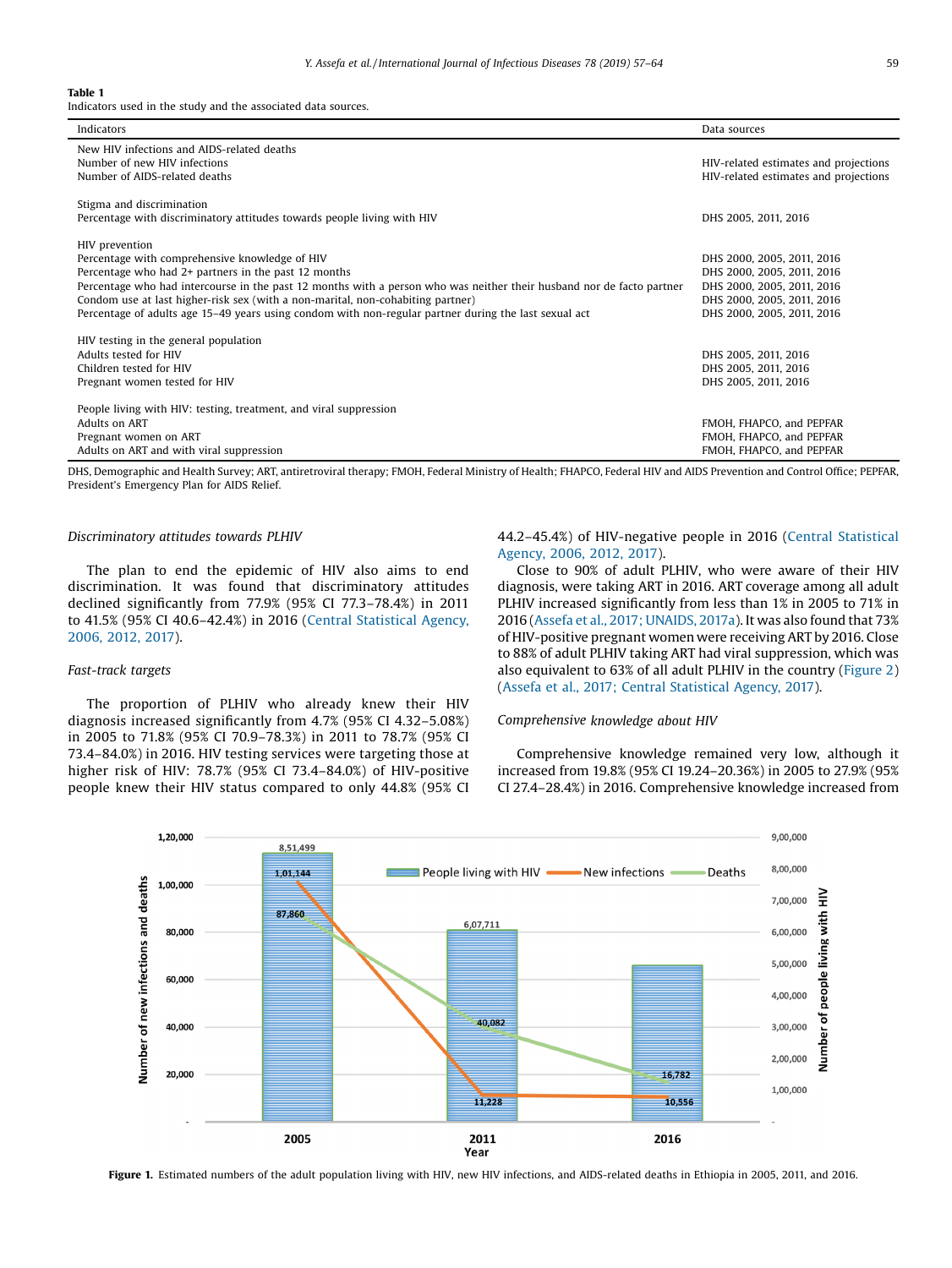<span id="page-3-0"></span>

Figure 2. Fast-track targets for HIV testing, treatment, and viral suppression among the adult population living with HIV in Ethiopia, 2016<sup>a</sup>. <sup>a</sup>The data for level of viral suppression are estimated from multi-site advanced clinical monitoring and nationwide treatment failure studies in Ethiopia: [https://www.ncbi.](https://www.ncbi.nlm.nih.gov/pubmed/28465649) [nlm.nih.gov/pubmed/28465649.](https://www.ncbi.nlm.nih.gov/pubmed/28465649)

15.8% (95% CI 15.2–16.4%) in women and 30% (95% CI 28.8–31.2%) in men aged 15–49 years in 2005 to 20.2% (95% CI 19.6–20.8%) in women and 38.3% (95% CI 37.4–39.2%) in men aged 15–49 years in 2016. Comprehensive knowledge among young people aged 15–24 years remained low, although it increased from 24% in 2005 to 31% in 2016. Urban youth (42% of women and 48% of men) were found to be more likely than rural youth (19% of women and 37% of men) to have comprehensive knowledge (Central [Statistical](#page-6-0) Agency, [2006,](#page-6-0) 2012, 2017).

## Multiple sexual partners and condom use

The proportion of people with multiple sexual partners remained low over time: 1.8% (95% CI 1.5–2.1%) in 2005, 1.8% (95% CI 1.65–1.95%) in 2011, and 1.7% (95% CI 1.55–1.85%) in 2016 (Central [Statistical](#page-6-0) Agency, 2006, 2012, 2017). Condom use at last sex with a non-marital or non-cohabiting partner was very low at 23.8% (95% CI 17.5–30.1%) among young women and was 54.5% (95% CI 49.6–59.4) among young men (Central [Statistical](#page-6-0) Agency, [2017](#page-6-0)). The percentage of women who had sexual intercourse before age 15 years was 22% among women with no education and 1% among those with more than secondary education [\(Central](#page-6-0) [Statistical](#page-6-0) Agency, 2006, 2012, 2017).

# Inequity

Discriminatory attitudes varied across regions with the lowest in Addis Ababa (18% of women and 17% of men) and highest in the Somali region (78% of women and 73% of men). Higher education, wealth, and urban residence were related to less discriminatory attitudes. For example, in 2016, 27% of women and 34% of men with a secondary education had discriminatory attitudes compared with 80% of women and 67% of men with no education [\(Central](#page-6-0) [Statistical](#page-6-0) Agency, 2006, 2012, 2017).

There were notable differences in comprehensive knowledge between women (20.2%) and men (38.3%). Comprehensive knowledge increased with education: 8% of women and 27% of men with no education demonstrated comprehensive knowledge compared to 51% of women and 58% of men with more than secondary education (Central [Statistical](#page-6-0) Agency, [2006,](#page-6-0) 2012, 2017).

It was found that the proportion of women and men who had been tested for HIV in the past 12 months was twice as high in urban areas (36% of women and 33% of men) as in rural areas (15% of both women and men). HIV testing coverage ranged from 13% in the Somali region to 72% in Addis Ababa (Table 2) [\(Central](#page-6-0) [Statistical](#page-6-0) Agency, 2006, 2012, 2017).

#### Table 2

HIV testing coverage in Ethiopia in 2005, 2011, and 2016.

| Background characteristics     | General adult population tested for HIV and received results |                 |                 |
|--------------------------------|--------------------------------------------------------------|-----------------|-----------------|
|                                | 2005                                                         | 2011            | 2016            |
| Urban                          | 16.6%                                                        | 61.2%           | 66.7%           |
|                                | $(16.2 - 17.0)$                                              | $(60.6 - 61.8)$ | $(65.1 - 68.3)$ |
| Rural                          | 1.0%                                                         | 27.8%           | 38.2%           |
|                                | $(0.6 - 1.4)$                                                | $(27.2 - 28.4)$ | $(37.6 - 38.9)$ |
| Somali region                  | 1.9%                                                         | 10.6%           | 12.8%           |
|                                | $(1.5 - 2.3)$                                                | $(10.0 - 11.2)$ | $(12.2 - 13.4)$ |
| Gambela                        | 1.0%                                                         | 48.9%           | 64.3%           |
|                                | $(0.2 - 2.0)$                                                | $(46.7 - 51.1)$ | $(48.4 - 80.2)$ |
| Addis Ababa                    | 26.5%                                                        | 65.2%           | 71.6%           |
|                                | $(26.1 - 26.9)$                                              | $(64.6 - 65.8)$ | $(71.0 - 72.2)$ |
| No education                   | $0.6\%$                                                      | 24.1%           | 31.4%           |
|                                | $(0.2 - 1.0)$                                                | $(23.5 - 24.7)$ | $(30.8 - 32.0)$ |
| Secondary and higher education | 20.8%                                                        | 65.1%           | 57.6%           |
|                                | $(20.4 - 21.2)$                                              | $(64.5 - 65.7)$ | $(57.0 - 58.2)$ |
| Lowest wealth quintile         | $\mathbf{0}$                                                 | 18.2%           | 21.2%           |
|                                |                                                              | $(17.6 - 18.8)$ | $(20.6 - 21.8)$ |
| Highest wealth quintile        | 12.5%                                                        | 61.3%           | 64.1%           |
|                                | $(12.1 - 12.9)$                                              | $(60.7 - 61.9)$ | $(63.5 - 64.7)$ |
| Total                          | 4.7%                                                         | 39.8%           | 44.8%           |
|                                | $(4.32 - 5.08)$                                              | $(39.2 - 40.4)$ | $(44.2 - 45.4)$ |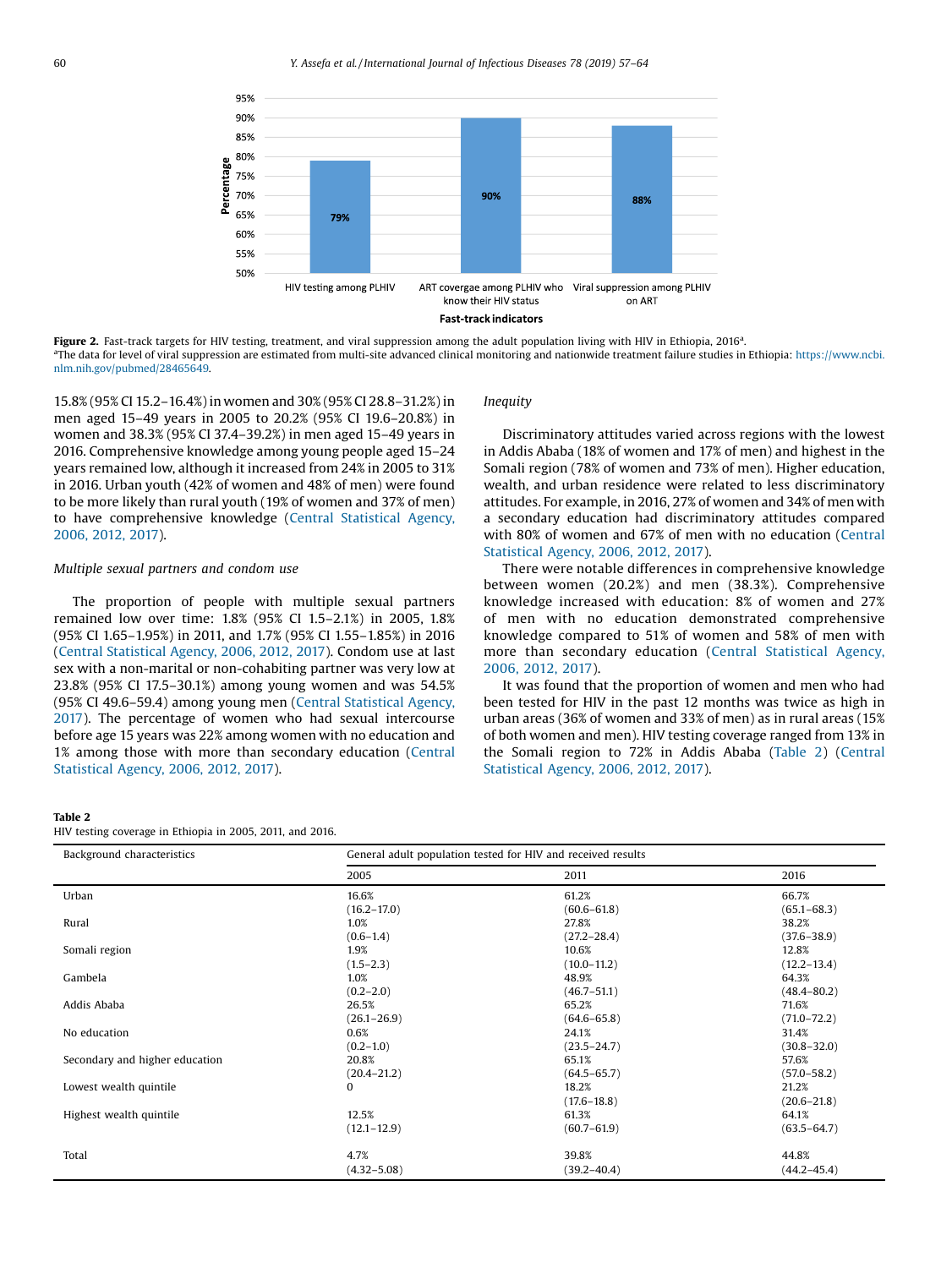HIV testing tended to increase with the level of education from 14% of women and 13% of men with no education to 44% of women and 39% of men with more than secondary education. Women who were living in urban areas, highly educated, and with the highest wealth quintile reported higher HIV testing prior to getting married or living with a partner than the other women [\(Central](#page-6-0) [Statistical](#page-6-0) Agency, 2017).

More than half of the women in urban areas (56%) had been tested for HIV and had received results compared to 14% of those in rural areas. HIV testing during pregnancy increased with education: 24% in women with no education and 88% in women with more than a secondary education (Central [Statistical](#page-6-0) Agency, [2017\)](#page-6-0).

Only 6.2% (95% CI 5.9–6.5) of children below age 15 years (22% (95% CI 20.5–23.5%) in urban areas and 5% (95% CI 4.7–5.3) in rural areas) had been tested for HIV. HIV testing in children was highest in Addis Ababa (23%), followed by Tigray (14.6%), and lowest in Somali region (2%). Children born to mothers with more than a secondary education (28.6%) and in the highest wealth quintile (17.3%) were almost seven times more likely to have been tested for HIV than those born to mothers with no education (4.4%) and in the lowest wealth quintiles (2.8%) (Central [Statistical](#page-6-0) Agency, 2017).

A positive correlation was found between proportions of HIV testing and ART, with a Pearson correlation coefficient of 0.64 across regions in the country. On the other hand, a negative correlation was found between the proportions of HIV testing and the drop in number of PLHIV, with a Pearson correlation coefficient of 0.60 across regions in the country (Assefa et al., 2017; [Central](#page-6-0) [Statistical](#page-6-0) Agency, 2017).

# Key populations

FSWs are one of the recognized key populations in the country. In spite of the high HIV prevalence in FSWs (23%, 95% CI 19–28%), coverage of HIV testing and ART services in this population group were less than the coverage in the general population: only 31% of FSWs living with HIV were aware of their HIV status, and of those FSWs who knew their HIV status, close to 70% were taking ART ([EPHI,](#page-6-0) 2014).

Other globally recognized key populations (people who inject drugs, transgender people, prisoners, and men who have sex with men, and their sexual partners) have not been studied and described in the country. There is indeed a lack of data on the epidemiology of and service delivery to these population groups.

## Funding for HIV

External funding from the Global Fund and PEPFAR increased by almost two-fold from less than US\$ 700 million in 2004–2006 to more than US\$ 1.3 billion in 2010–2012. Since this significant increment, there has been a sustained decline since 2013, to less than US\$ 800 million in 2016–2018. Furthermore, the recent national health account indicated that external funding for HIV dropped from 80% in 2007–2008 to 50% in 2013–2014 of the total resource for HIV/AIDS, which also dropped from 20% of the total health expenditure (THE) in 2007–2008 to 10% of the THE in 2013– 2014 (FMOH, 2017; Glassman, 2012; Health Works [Collective,](#page-6-0) [2012](#page-6-0)). On the other hand, domestic funding for HIV and other health programmes has increased in Ethiopia over time [\(Assefa](#page-6-0) et al., [2018\)](#page-6-0). However, more resources are still required to finance the implementation of the country's investment case towards achieving the fast-track targets and ending the epidemic of HIV/ AIDS ([FHAPCO,](#page-6-0) 2014).

Figure 3 shows the funding for HIV from the Global Fund and PEPFAR in Ethiopia for the period 2004–2018.

#### Discussion

In this study, it was found that Ethiopia is on track to achieve the fast-track targets (HIV testing, ART, viral suppression) and reduction in AIDS-related deaths. However, achieving these targets is not sufficient to end the epidemic of HIV, as the country is lagging behind the targets for reductions in new HIV infections, discriminatory attitudes, and HIV prevention. Moreover, there is inequity in coverage of HIV services among populations and locations. International funding for HIV has also been declining recently. These successes and challenges are also present in other parts of the world (Levi et al., 2016; [UNAIDS,](#page-6-0) 2017b).

This study identified that there was a marked drop in HIVrelated deaths from 40 082 to 16 782 between 2011 and 2016. This can be explained by the large-scale expansion of HIV testing and ART services in the country. On the other hand, a gap in HIV testing will definitely establish a gap in the fast-track targets, as HIV testing is an entry point for HIV-related care and treatment services. It was found that around 21% of PLHIV are not aware of their HIV status due to inadequacies in HIV testing, and this has contributed to 73% of the gap in ART coverage. As for many countries around the globe (Cori et al., [2014](#page-6-0)), addressing this limitation in HIV testing is, indeed, an ongoing challenge that requires urgent action.

In general, multiple factors, including individual ([Underwood](#page-7-0) et al., [2014](#page-7-0)), societal [\(Musheke](#page-6-0) et al., 2013), and structural ([Group](#page-6-0) TAS, [2015\)](#page-6-0), can influence the uptake of HIV testing [\(Bolsewicz](#page-6-0) et al., [2015](#page-6-0)). A range of interventions, such as information, education, and behavioural change programmes ([Musheke](#page-6-0) et al., 2013), and innovative approaches addressing the complex intersection of individual, societal, and structural factors, including partner testing, opt-out testing, community-based testing, and self-testing, are required to address these factors ([Sabapathy](#page-6-0) et al., 2012; Napierala [Mavedzenge](#page-6-0) et al., 2013). In addition, to achieve high yield and impact, it is crucial that people are tested for HIV regularly (Mayer et al., 2013; [Granich](#page-6-0) et al., 2010).



Figure 3. HIV funding from the Global Fund and PEPFAR in Ethiopia, 2004-2018.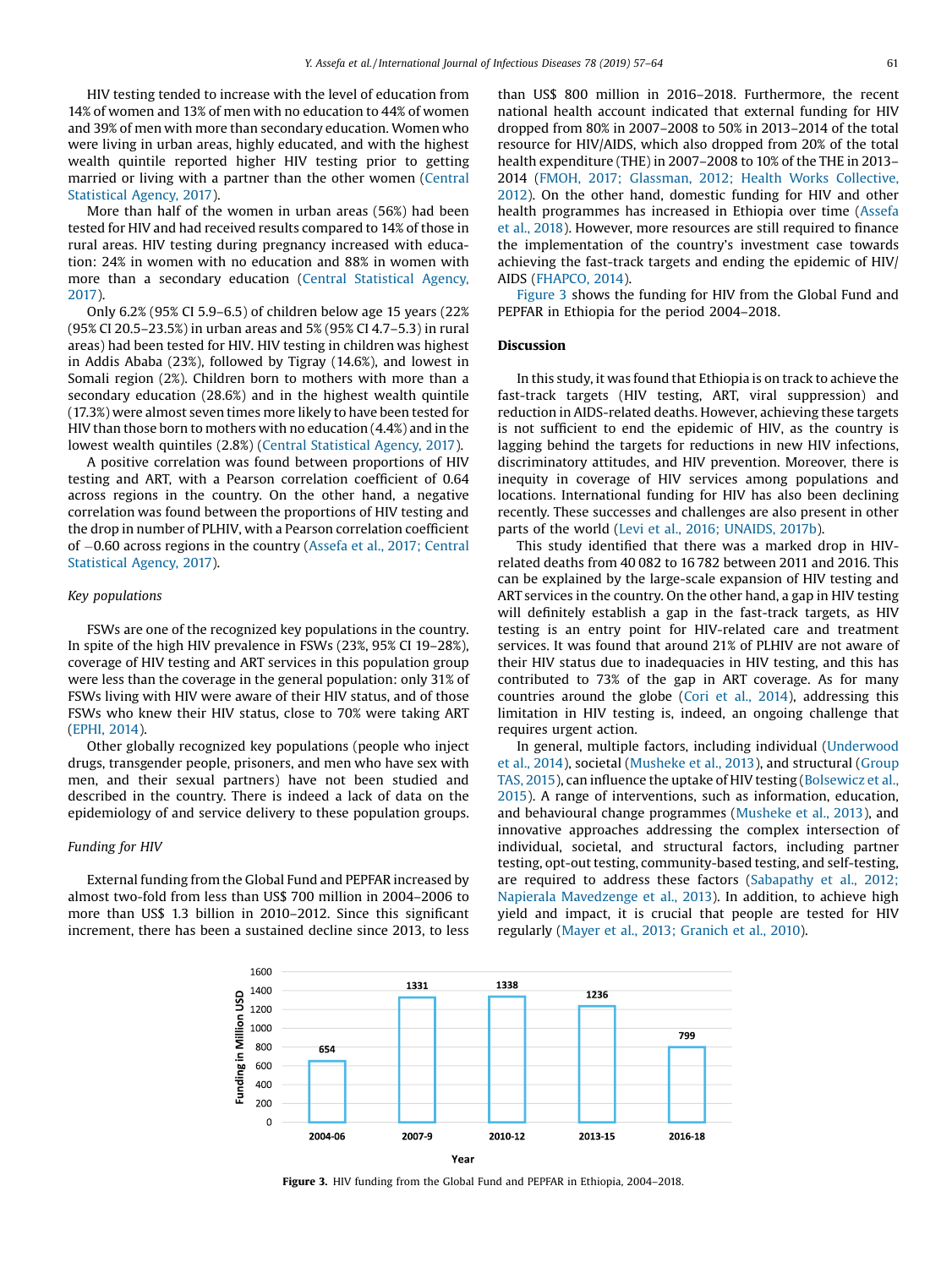Furthermore, HIV testing should be accompanied by strong linkage to care and ART provision ([Olney](#page-6-0) et al., 2016). It was found that 27% of the gap in ART coverage was due to inadequacies in linkage to care, pre-ART retention, and timely initiation of ART ([Assefa](#page-6-0) et al., 2010). Moreover, with an increasing patient caseload, both short- and long-term retention in care is crucial towards improved outcomes. These need appropriate models of care ([Assefa](#page-6-0) et al., 2014), including differentiated care models [\(WHO,](#page-7-0) [2016](#page-7-0)). These are critical steps that influence the treatment cascade from HIV testing to viral suppression [\(Medley](#page-6-0) et al., 2015; Liau et al., [2013\)](#page-6-0), which, in turn, is a measure of success of ART programmes ([Camoni](#page-6-0) et al., 2015) that leads to reduced HIV transmission [\(Quinn](#page-6-0) et al., 2000) and related morbidity and mortality [\(Parra,](#page-6-0) 2016).

It is equally important to note that the level of viral suppression was based on viral load measurements in PLHIV who were alive and taking ART. The level of viral suppression (88%) in the country, therefore, represents the level of viral suppression in PLHIV who have managed to survive and stay in care. The 88% level of viral suppression does not reflect the full picture as it does not take into account PLHIV who were dead or lost to follow-up. It is rather appropriate to report that 63% of all PLHIV had achieved viral suppression. This could be due in part to the limited access to treatment monitoring and second-line ART services in Ethiopia (less than 2%, contrary to the 12% treatment failure) ([Assefa](#page-6-0) et al., 2017; [Assefa](#page-6-0) and Gilks, 2017). It is imperative that the country invests in these services to gain maximally from the prevention and survival benefits of both first- and second-line ART.

This study identified that the number of new HIV infections declined by only 6% (although it was expected to drop by 27%) between 2011 and 2016. This may be explained by the inadequate coverage of HIV prevention services, including low condom utilization (only 41% among adults 15–49 years of age who had sex with a non-regular partner) and low comprehensive knowledge on HIV prevention in 2016 (only 28%) (Central [Statistical](#page-6-0) [Agency,](#page-6-0) 2006, 2012, 2017). These data call for a much stronger combined HIV prevention response, including not only biomedical but also behavioural and structural dimensions. These need to be improved by providing consistent and tailored information, education, and behavioural change communication ([Musheke](#page-6-0) et al., [2013](#page-6-0)). The scope of these services needs to be expanded enough so that they have an effect on reducing discriminatory attitudes towards PLHIV. Moreover, appropriate interventions that address structural issues, such as socio-economic status, that affect vulnerable population groups should be designed and implemented ([Abdul-Quader](#page-6-0) and Collins, 2011). The pre-exposure prophylaxis (PrEP) programme, which has not yet started in the country, could also be an option for HIV prevention in key populations ([Cowan](#page-6-0) et al., 2016).

This study found that there was a huge inequity in service coverage among regions, socio-economic status groups, age groups, and the sexes. These equity gaps can be explained by differentials in access to and utilization of services due to discrepancies in health-seeking behaviour and health systems capacity [\(EPHI,](#page-6-0) 2015). Services, therefore, need to be expanded with a focus on these special and key populations and locations by using appropriate models of service delivery that address the unique context and conditions of the locations and populations (WHO, 2010; [Marmot](#page-7-0) et al., 2008). On the other hand, the inequity in service coverage could also be due to variations in epidemiology of HIV; however, further analysis is required to validate this.

This study identified that data on recognized key populations (FSWs, long-distance truck drivers, youth) are inadequate and that there is an absence of data on the epidemiology of HIV/AIDS and its response in globally recognized key populations (intravenous drug users, men having sex with men) in Ethiopia ([Global](#page-6-0) Fund [Observer,](#page-6-0) 2018). Therefore, an in-depth analysis of the epidemic in key populations and locations is of paramount importance for a targeted and effective response. Moreover, the goal of ending HIV/ AIDS requires the recognition of key populations and the design of effective service delivery and monitoring and evaluation systems tailored to these population groups [\(WHO,](#page-7-0) 2015).

Finally, the goal of ending HIV/AIDS requires increased funding now more than ever. However, the data show that there has been a declining trend in international funding for HIV over time. This needs due attention and urgent action so that sustained and reliable funding is available and used efficiently. This is possible with enhanced government leadership to increase domestic resources and sustained global solidarity towards ending the epidemic of HIV/AIDS.

This study has both strengths and limitations. The strengths are (1) it is the first of its kind in the country that reviews the progress made towards fast-track targets and ending HIV/AIDS; (2) it used a variety of data sources; (3) it explored multiple programme components (prevention, treatment, new infections, death, and discriminatory attitudes); and (4) it assessed the progress across locations and population groups. The study also has limitations: (1) it is a retrospective observational study, based on secondary datasets, which may have inherent limitations related to data quality (including availability); however, these limitations are not systematic and will not affect the conclusions of the study; and, (2) it did not review the progress in children less than 15 years of age and pregnant women due to the lack of updated data on ART and viral suppression. Nevertheless, we argue that similar successes and challenges to those identified in this study could also be present in children and pregnant women. The following areas of future research are proposed: in-depth analyses of the epidemiology of HIV and access and utilization of services in key populations and locations, and a study to explain the variability in epidemiology of HIV and service delivery among regions in the country.

In conclusion, Ethiopia is on track towards achieving the fasttrack targets and reduction in AIDS-related deaths. However, there are gaps in reducing new HIV infections, discriminatory attitudes, HIV prevention, equity, and funding. The response to end the epidemic of HIV/AIDS should employ combination prevention and enhanced treatment approaches, tailored to key populations and locations. These require sustained and predictable funding from both international and domestic sources.

# Author contributions

YA: conceived the research idea, designed the study, conducted data collection and analysis, wrote the first and subsequent drafts of the manuscript; CFG and PSH: participated in the research design; YA, CFG, JD, BT, ML, TTL, YG, WVD, and PSH: critically reviewed and provided extensive feedback on all drafts of the manuscript. All authors approved the final version of the manuscript for submission.

## Funding

None.

#### Data sharing

Data are available from the corresponding author.

### Conflict of interest

None.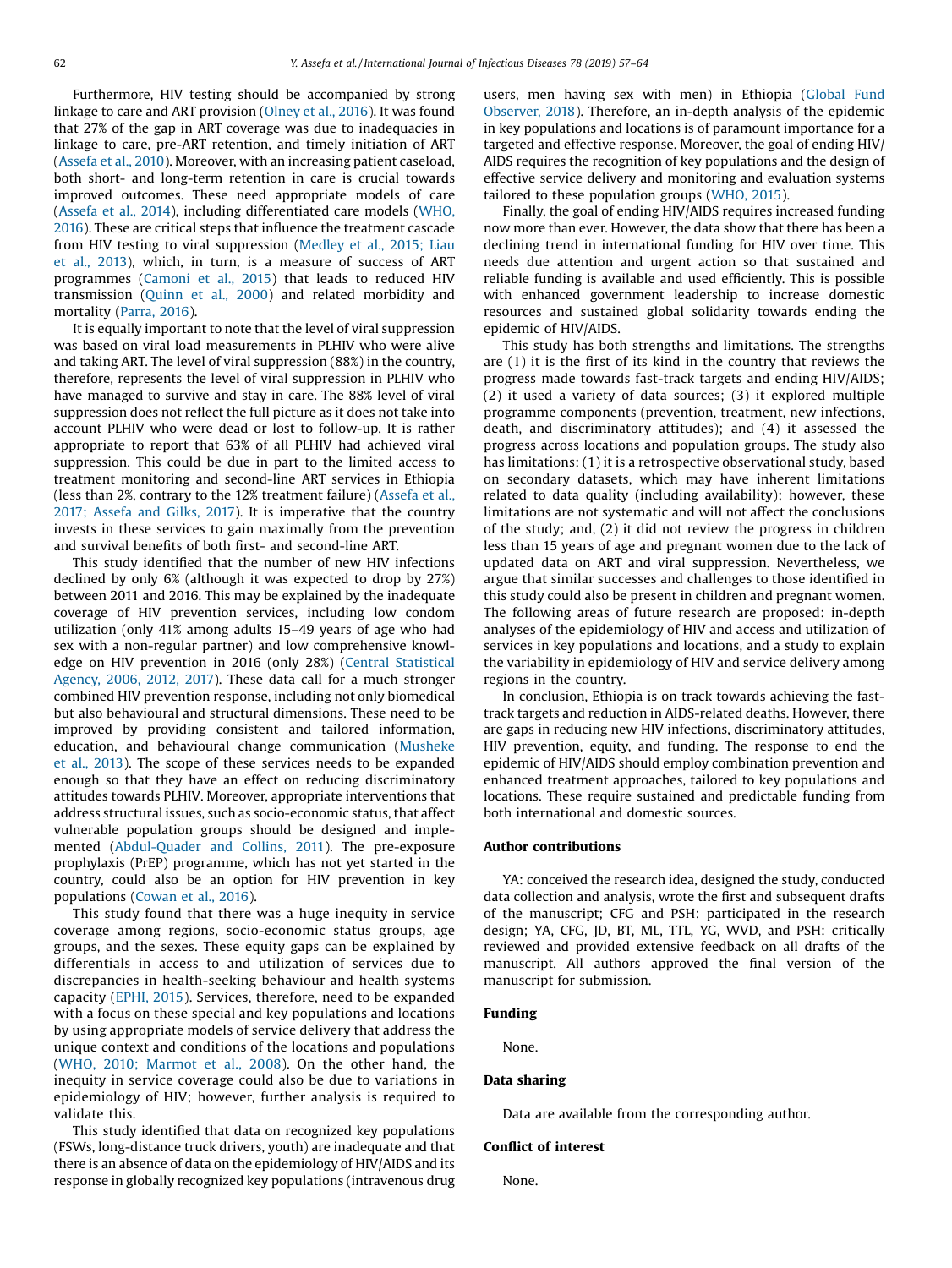#### Y. Assefa et al. / International Journal of Infectious Diseases 78 (2019) 57–64 63

#### <span id="page-6-0"></span>References

- [Abdul-Quader](http://refhub.elsevier.com/S1201-9712(18)34570-3/sbref0005) AS, Collins C. Identification of structural interventions for HIV/AIDS prevention: the concept mapping exercise. Public Health Rep [2011;126\(6\):777](http://refhub.elsevier.com/S1201-9712(18)34570-3/sbref0005)–  $88.$  $88.$
- Assefa Y, Gilks CF. Second-line [antiretroviral](http://refhub.elsevier.com/S1201-9712(18)34570-3/sbref0010) therapy: so much to be done. Lancet HIV [2017;4\(10\)](http://refhub.elsevier.com/S1201-9712(18)34570-3/sbref0010) e424–5.
- Assefa Y, Kloos H. The public health approach to [antiretroviral](http://refhub.elsevier.com/S1201-9712(18)34570-3/sbref0015) treatment (ART) service scale-up in [Ethiopia:](http://refhub.elsevier.com/S1201-9712(18)34570-3/sbref0015) the first two years of free ART, 2005–2007. Ethiop Med J [2008;46\(4\):401](http://refhub.elsevier.com/S1201-9712(18)34570-3/sbref0015)-6.
- Assefa Y, Damme WV, Mariam DH, Kloos H. Toward [universal](http://refhub.elsevier.com/S1201-9712(18)34570-3/sbref0020) access to HIV counseling and testing and [antiretroviral](http://refhub.elsevier.com/S1201-9712(18)34570-3/sbref0020) treatment in Ethiopia: looking beyond HIV testing and ART initiation. Aids Patient Care STDS [2010;24\(8\):521](http://refhub.elsevier.com/S1201-9712(18)34570-3/sbref0020)–5.
- Assefa Y, Lynen L, Wouters E, [Rasschaert](http://refhub.elsevier.com/S1201-9712(18)34570-3/sbref0025) F, Peeters K, Van Damme W. How to improve patient retention in an [antiretroviral](http://refhub.elsevier.com/S1201-9712(18)34570-3/sbref0025) treatment program in Ethiopia: a [mixed-methods](http://refhub.elsevier.com/S1201-9712(18)34570-3/sbref0025) study. BMC Health Serv Res 2014;14(1):45.
- Assefa Y, Gilks CF, Lynen L, Williams O, Hill PS, Tolera T, et al. [Performance](http://refhub.elsevier.com/S1201-9712(18)34570-3/sbref0030) of the [Antiretroviral](http://refhub.elsevier.com/S1201-9712(18)34570-3/sbref0030) Treatment Program in Ethiopia, 2005–2015: strengths and [weaknesses](http://refhub.elsevier.com/S1201-9712(18)34570-3/sbref0030) toward ending AIDS. Int J Infect Dis 2017;60:70–6.
- Assefa Y, Tesfaye D, Van Damme W, Hill PS. Effectiveness and [sustainability](http://refhub.elsevier.com/S1201-9712(18)34570-3/sbref0035) of a diagonal investment approach to strengthen the primary [health-care](http://refhub.elsevier.com/S1201-9712(18)34570-3/sbref0035) system in Ethiopia. Lancet [2018;392\(10156\):1473](http://refhub.elsevier.com/S1201-9712(18)34570-3/sbref0035)–81.
- Berhane Y, Mekonnen Y, Seyoum E, Gelmon L, Wilson D. HIV/AIDS in Ethiopia—an epidemiological synthesis. Ethiopia HIV/AIDS Prevention & Control Office (HAPCO) and Global AIDS Monitoring & Evaluation Team (GAMET); 2008.
- Bolsewicz K, Vallely A, [Debattista](http://refhub.elsevier.com/S1201-9712(18)34570-3/sbref0045) J, Whittaker A, Fitzgerald L. Factors impacting HIV testing: a review—[perspectives](http://refhub.elsevier.com/S1201-9712(18)34570-3/sbref0045) from Australia, Canada, and the UK. AIDS Care [2015;27\(5\):570](http://refhub.elsevier.com/S1201-9712(18)34570-3/sbref0045)–80.
- Camoni L, Raimondo M, Dorrucci M, Regine V, Salfa MC, Suligoi B, et al. [Estimating](http://refhub.elsevier.com/S1201-9712(18)34570-3/sbref0050) minimum adult HIV prevalence: a [cross-sectional](http://refhub.elsevier.com/S1201-9712(18)34570-3/sbref0050) study to assess the [characteristics](http://refhub.elsevier.com/S1201-9712(18)34570-3/sbref0050) of people living with HIV in Italy. AIDS Res Hum Retroviruses [2015;31\(3\):282](http://refhub.elsevier.com/S1201-9712(18)34570-3/sbref0050)–7.
- Central Statistical Agency (CSA). Ethiopia Demographic and Health Survey 2005; 2006. [https://dhsprogram.com/pubs/pdf/FR179/FR179\[23June2011\].pdf](https://dhsprogram.com/pubs/pdf/FR179/FR179[23June2011].pdf). [Accessed 15 January 2018].
- Central Statistical Agency (CSA). Ethiopia Demographic and Health Survey 2011; 2012. [https://dhsprogram.com/pubs/pdf/FR255/FR255.pdf.](https://dhsprogram.com/pubs/pdf/FR255/FR255.pdf) [Accessed 15 January 2018].
- Central Statistical Agency (CSA). Ethiopia Demographic and Health Survey 2016; 2017. [https://dhsprogram.com/publications/publication-fr328-dhs-](https://dhsprogram.com/publications/publication-fr328-dhs-final-reports.cfm)final[reports.cfm.](https://dhsprogram.com/publications/publication-fr328-dhs-final-reports.cfm) [Accessed 23 February 2018].
- Cori A, Ayles H, Beyers N, Schaap A, Floyd S, [Sabapathy](http://refhub.elsevier.com/S1201-9712(18)34570-3/sbref0070) K, et al. HPTN 071 (PopART): a [cluster-randomized](http://refhub.elsevier.com/S1201-9712(18)34570-3/sbref0070) trial of the population impact of an HIV combination prevention [intervention](http://refhub.elsevier.com/S1201-9712(18)34570-3/sbref0070) including universal testing and treatment: mathematical model. PLoS One [2014;9\(1\)e84511.](http://refhub.elsevier.com/S1201-9712(18)34570-3/sbref0070)
- Cowan FM, [Delany-Moretlwe](http://refhub.elsevier.com/S1201-9712(18)34570-3/sbref0075) S, Sanders EJ, Mugo NR, Guedou FA, Alary M, et al. PrEP [implementation](http://refhub.elsevier.com/S1201-9712(18)34570-3/sbref0075) research in Africa: what is new?. J Int AIDS Soc 2016;19(7S6).
- Ethiopian Public Health Institute (EPHI). HIV related estimates and projections for Ethiopia – 2012; 2012. http://fi[les.unaids.org/en/media/unaids/contentassets/](http://files.unaids.org/en/media/unaids/contentassets/documents/data-and-analysis/tools/spectrum/Ethiopia2012report.pdf) [documents/data-and-analysis/tools/spectrum/Ethiopia2012report.pdf.](http://files.unaids.org/en/media/unaids/contentassets/documents/data-and-analysis/tools/spectrum/Ethiopia2012report.pdf) [Accessed 15 March 2018].
- Ethiopian Public Health Institute (EPHI). Ethiopian national key population HIV biobehavioral surveillance Round I, 2013 Report: EPHI; 2014.
- Ethiopian Public Health Institute (EPHI). Ethiopia service provision assessment plus survey 2014; 2015. [https://www.washinhcf.org/](https://www.washinhcf.org/fileadmin/user_upload/documents/Ethiopia_SPA-_Key-findings_Aug2015.pdf)fileadmin/user\_upload/docu[ments/Ethiopia\\_SPA-\\_Key-](https://www.washinhcf.org/fileadmin/user_upload/documents/Ethiopia_SPA-_Key-findings_Aug2015.pdf)findings\_Aug2015.pdf. [Accessed 25 March 2018].
- Ethiopian Public Health Institute (EPHI). HIV related estimates and projections for Ethiopia – 2017; 2017. [https://www.ephi.gov.et/images/pictures/down](https://www.ephi.gov.et/images/pictures/download2009/HIV_estimation_and_projection_for_Ethiopia_2017.pdf)[load2009/HIV\\_estimation\\_and\\_projection\\_for\\_Ethiopia\\_2017.pdf.](https://www.ephi.gov.et/images/pictures/download2009/HIV_estimation_and_projection_for_Ethiopia_2017.pdf) [Accessed 15 March 2018].
- Federal HIV/AIDS Preventipn and Control Office (FHAPCO). Ethiopian strategic plan for intensifying multi-sectoral HIV/AIDS response (2004–2008); 2004. [http://](http://www.ilo.org/wcmsp5/groups/public/---ed_protect/---protrav/---ilo_aids/documents/legaldocument/wcms_125381.pdf) [www.ilo.org/wcmsp5/groups/public/](http://www.ilo.org/wcmsp5/groups/public/---ed_protect/---protrav/---ilo_aids/documents/legaldocument/wcms_125381.pdf)—ed\_protect/—protrav/—ilo\_aids/docu-[ments/legaldocument/wcms\\_125381.pdf.](http://www.ilo.org/wcmsp5/groups/public/---ed_protect/---protrav/---ilo_aids/documents/legaldocument/wcms_125381.pdf) [Accessed 12 January 2018].
- Federal HIV/AIDS Prevention and Control Office (FHAPCO). Single point estimate; 2007. [http://www.etharc.org/aidsineth/publications/singlepointprev\\_2007.](http://www.etharc.org/aidsineth/publications/singlepointprev_2007.pdf) [pdf.](http://www.etharc.org/aidsineth/publications/singlepointprev_2007.pdf) [Accessed 15 March 2018].
- Federal HIV/AIDS Precention and Control Office (FHAPCO). Ethiopian strategic plan for intensifying multi-sectoral HIV/Aids response (2004–2008); 2009. [https://](https://siteresources.worldbank.org/INTHIVAIDS/Resources/375798-1151090631807/2693180-1151090665111/2693181-1155742859198/Ethiopia.pdf) [siteresources.worldbank.org/INTHIVAIDS/Resources/375798-1151090631807/](https://siteresources.worldbank.org/INTHIVAIDS/Resources/375798-1151090631807/2693180-1151090665111/2693181-1155742859198/Ethiopia.pdf) [2693180-1151090665111/2693181-1155742859198/Ethiopia.pdf.](https://siteresources.worldbank.org/INTHIVAIDS/Resources/375798-1151090631807/2693180-1151090665111/2693181-1155742859198/Ethiopia.pdf)
- Federal HIV/AIDS Prevention and Control Office (FHAPCO). Strategic plan II 2010/ 11–2014/15 for intensifying multisectoral HIV and AIDS response in Ethiopia; 2010. [http://hivhealthclearinghouse.unesco.org/sites/default/](http://hivhealthclearinghouse.unesco.org/sites/default/files/resources/iiep_ethiopia_2010_strategic_plan_ii.pdf)files/resources/ [iiep\\_ethiopia\\_2010\\_strategic\\_plan\\_ii.pdf.](http://hivhealthclearinghouse.unesco.org/sites/default/files/resources/iiep_ethiopia_2010_strategic_plan_ii.pdf) [Accessed 15 January 2018].
- Federal HIV/AIDS Prevention and Control Office (FHAPCO). HIV/AIDS strategic plan 2015–2020 in an investment case approach; 2014. [http://hivhealthclearing](http://hivhealthclearinghouse.unesco.org/sites/default/files/resources/22292.pdf)[house.unesco.org/sites/default/](http://hivhealthclearinghouse.unesco.org/sites/default/files/resources/22292.pdf)files/resources/22292.pdf. [Accessed 26 March 2018].
- Federal Ministry of Health (FMOH). Health sector transformation plan, 2015/16– 2019/20; 2015. https://www.globalfi[nancingfacility.org/sites/gff\\_new/](https://www.globalfinancingfacility.org/sites/gff_new/files/Ethiopia-health-system-transformation-plan.pdf)files/ [Ethiopia-health-system-transformation-plan.pdf.](https://www.globalfinancingfacility.org/sites/gff_new/files/Ethiopia-health-system-transformation-plan.pdf) [Accessed 23 March 2018].
- Federal Ministry of Health (FMOH). Health sector transformation plan-I annual performance report; 2016. [https://www.itacaddis.org/docs/2017\\_11\\_10\\_09\\_](https://www.itacaddis.org/docs/2017_11_10_09_46_13_HEALTH%20SECTOR%20TRANSFORMATION%20PLAN-I%20ANNUAL%20PERFORMANCE%20REPORT%20(ARM_2016).compressed.pdf)

[46\\_13\\_HEALTH%20SECTOR%20TRANSFORMATION%20PLAN-I%20ANNUAL%20PER-](https://www.itacaddis.org/docs/2017_11_10_09_46_13_HEALTH%20SECTOR%20TRANSFORMATION%20PLAN-I%20ANNUAL%20PERFORMANCE%20REPORT%20(ARM_2016).compressed.pdf)[FORMANCE%20REPORT%20\(ARM\\_2016\).compressed.pdf.](https://www.itacaddis.org/docs/2017_11_10_09_46_13_HEALTH%20SECTOR%20TRANSFORMATION%20PLAN-I%20ANNUAL%20PERFORMANCE%20REPORT%20(ARM_2016).compressed.pdf) [Accessed20March2018].

- Federal Ministry of Health (FMOH). Ethiopia health accounts, 2013/14; 2017. [https://](https://www.hfgproject.org/ethiopia-health-accounts-201314/) [www.hfgproject.org/ethiopia-health-accounts-201314/.](https://www.hfgproject.org/ethiopia-health-accounts-201314/)
- Federal Democratic Republic of Ethiopia. Policy on HIV/AIDS of the Federal Democratic Republic of Ethiopia; 1998. [http://www.ilo.org/wcmsp5/groups/](http://www.ilo.org/wcmsp5/groups/public/---ed_protect/---protrav/---ilo_aids/documents/legaldocument/wcms_125382.pdf) public/—ed\_protect/—protrav/—[ilo\\_aids/documents/legaldocument/](http://www.ilo.org/wcmsp5/groups/public/---ed_protect/---protrav/---ilo_aids/documents/legaldocument/wcms_125382.pdf) [wcms\\_125382.pdf](http://www.ilo.org/wcmsp5/groups/public/---ed_protect/---protrav/---ilo_aids/documents/legaldocument/wcms_125382.pdf). [Accessed 25 November 2018].
- Federal Democratic Republic of Ethiopia-Population Census Commission. Summary and statistical report of the 2007 population and housing census – population size by age and sex; 2008. [https://searchworks.stanford.edu/view/8650186.](https://searchworks.stanford.edu/view/8650186)
- Glassman A. Ethiopia's AIDS spending cliff; 2012. [https://www.cgdev.org/blog/](https://www.cgdev.org/blog/ethiopia%E2%80%99s-aids-spending-cliff) [ethiopia%E2%80%99s-aids-spending-cliff.](https://www.cgdev.org/blog/ethiopia%E2%80%99s-aids-spending-cliff) [Accessed 26 March 2018].
- Global Fund Observer. Newsletter. Issue 329 24 January 2018. [http://aidspan.org/](http://aidspan.org/sites/default/files/gfo/329/English/GFO-Issue-329.pdf) sites/default/fi[les/gfo/329/English/GFO-Issue-329.pdf.](http://aidspan.org/sites/default/files/gfo/329/English/GFO-Issue-329.pdf) [Accessed 15 April 2018].
- Granich R, [Crowley](http://refhub.elsevier.com/S1201-9712(18)34570-3/sbref0160) S, Vitoria M, Smyth C, Kahn JG, Bennett R, et al. Highly active antiretroviral treatment as prevention of HIV [transmission:](http://refhub.elsevier.com/S1201-9712(18)34570-3/sbref0160) review of scientific evidence and update. Curr Opin HIV AIDS [2010;5\(4\):298.](http://refhub.elsevier.com/S1201-9712(18)34570-3/sbref0160)
- Group TAS. A trial of early [antiretrovirals](http://refhub.elsevier.com/S1201-9712(18)34570-3/sbref0165) and isoniazid preventive therapy in Africa. N Engl J Med [2015;373\(9\):808](http://refhub.elsevier.com/S1201-9712(18)34570-3/sbref0165)–22.
- Health Works Collective. PEPFAR funding allocations: FY2011–FY2013; 2012. [https://www.healthworkscollective.com/wpcontent/uploads/2012/09/PEP-](https://www.healthworkscollective.com/wpcontent/uploads/2012/09/PEPFAR-Country-Allocations-FY11-131.pdf)[FAR-Country-Allocations-FY11-131.pdf.](https://www.healthworkscollective.com/wpcontent/uploads/2012/09/PEPFAR-Country-Allocations-FY11-131.pdf) [Accessed 27 March 2018].
- Kebede D, Aklilu M, Sanders E. The HIV epidemic and the state of its [surveillance](http://refhub.elsevier.com/S1201-9712(18)34570-3/sbref0175) in Ethiopia. Ethiop Med J [2000;38\(4\):283](http://refhub.elsevier.com/S1201-9712(18)34570-3/sbref0175)–302.
- Kloos H, Mariam DH. HIV/AIDS in Ethiopia: an overview. [Northeast](http://refhub.elsevier.com/S1201-9712(18)34570-3/sbref0180) Afr Stud 2000;7  $(1):13-40.$  $(1):13-40.$
- Levi J, [Raymond](http://refhub.elsevier.com/S1201-9712(18)34570-3/sbref0185) A, Pozniak A, Vernazza P, Kohler P, Hill A. Can the UNAIDS 90–90–90 target be achieved? A [systematic](http://refhub.elsevier.com/S1201-9712(18)34570-3/sbref0185) analysis of national HIV treatment cascades. BMJ Glob Health [2016;1\(2\)e000010](http://refhub.elsevier.com/S1201-9712(18)34570-3/sbref0185).
- Liau A, Crepaz N, Lyles CM, Higa DH, Mullins MM, Deluca J, et al. [Interventions](http://refhub.elsevier.com/S1201-9712(18)34570-3/sbref0190) to promote linkage to and utilization of HIV medical care among [HIV-diagnosed](http://refhub.elsevier.com/S1201-9712(18)34570-3/sbref0190) persons: a qualitative [systematic](http://refhub.elsevier.com/S1201-9712(18)34570-3/sbref0190) review, 1996–2011. AIDS Behav 2013;17 [\(6\):1941](http://refhub.elsevier.com/S1201-9712(18)34570-3/sbref0190)–62.
- Marmot M, Friel S, Bell R, Houweling T, Taylor S. Closing the gap in a [generation:](http://refhub.elsevier.com/S1201-9712(18)34570-3/sbref0195) health equity through action on the social [determinants](http://refhub.elsevier.com/S1201-9712(18)34570-3/sbref0195) of health. Lancet [2008;372\(9650\):1661](http://refhub.elsevier.com/S1201-9712(18)34570-3/sbref0195)–9.
- Mayer K, Gazzard B, Zuniga JM, Amico KR, Anderson J, Azad Y, et al. [Controlling](http://refhub.elsevier.com/S1201-9712(18)34570-3/sbref0200) the HIV epidemic with [antiretrovirals:](http://refhub.elsevier.com/S1201-9712(18)34570-3/sbref0200) IAPAC consensus statement on treatment as prevention and [preexposure](http://refhub.elsevier.com/S1201-9712(18)34570-3/sbref0200) prophylaxis. J Int Assoc Providers AIDS Care  $2013;12(3):208-16.$  $2013;12(3):208-16.$
- Medley A, Bachanas P, Grillo M, Hasen N, [Amanyeiwe](http://refhub.elsevier.com/S1201-9712(18)34570-3/sbref0205) U. Integrating prevention [interventions](http://refhub.elsevier.com/S1201-9712(18)34570-3/sbref0205) for people living with HIV into care and treatment programs: a systematic review of the evidence. J Acquir Immune Defic Syndr [2015;68\(03\):](http://refhub.elsevier.com/S1201-9712(18)34570-3/sbref0205) [S286](http://refhub.elsevier.com/S1201-9712(18)34570-3/sbref0205).
- Musheke M, Ntalasha H, Gari S, Mckenzie O, Bond V, [Martin-Hilber](http://refhub.elsevier.com/S1201-9712(18)34570-3/sbref0210) A, et al. A [systematic](http://refhub.elsevier.com/S1201-9712(18)34570-3/sbref0210) review of qualitative findings on factors enabling and deterring uptake of HIV testing in sub-Saharan Africa. BMC Public Health [2013;13\(1\):220](http://refhub.elsevier.com/S1201-9712(18)34570-3/sbref0210).
- Napierala [Mavedzenge](http://refhub.elsevier.com/S1201-9712(18)34570-3/sbref0215) S, Baggaley R, Corbett EL. A review of self-testing for HIV: research and policy priorities in a new era of HIV [prevention.](http://refhub.elsevier.com/S1201-9712(18)34570-3/sbref0215) Clin Infect Dis [2013;57\(1\):126](http://refhub.elsevier.com/S1201-9712(18)34570-3/sbref0215)–38.
- Okubagzhi G, Singh S. [Establishing](http://refhub.elsevier.com/S1201-9712(18)34570-3/sbref0220) an HIV/AIDS programme in developing countries: the Ethiopian experience. AIDS [2002;16\(12\):1575](http://refhub.elsevier.com/S1201-9712(18)34570-3/sbref0220)–86.
- Olney JJ, Braitstein P, Eaton JW, Sang E, Nyambura M, Kimaiyo S, et al. Deciding the timing of home-based HIV testing in Western Kenya; 2016.
- Parra M. Initiation of antiretroviral therapy in early asymptomatic HIV infection: the INSIGHT START Study Group; 2016.
- Quinn TC, Wawer MJ, Sewankambo N, Serwadda D, Li C, [Wabwire-Mangen](http://refhub.elsevier.com/S1201-9712(18)34570-3/sbref0235) F, et al. Viral load and heterosexual [transmission](http://refhub.elsevier.com/S1201-9712(18)34570-3/sbref0235) of human immunodeficiency virus type 1. N Engl J Med 2000:342(13):921-9.
- Rutstein SO, Johnson K, Measure OM. The DHS wealth index: ORC Macro, MEASURE DHS; 2004.
- Sabapathy K, Van den Bergh R, Fidler S, Hayes R, Ford N. Uptake of [home-based](http://refhub.elsevier.com/S1201-9712(18)34570-3/sbref0245) voluntary HIV testing in [sub-Saharan](http://refhub.elsevier.com/S1201-9712(18)34570-3/sbref0245) Africa: a systematic review and metaanalysis. PLoS Med [2012;9\(12\)e1001351.](http://refhub.elsevier.com/S1201-9712(18)34570-3/sbref0245)
- Sidibé M. The sustainable [development](http://refhub.elsevier.com/S1201-9712(18)34570-3/sbref0250) agenda and the end of AIDS. Lancet [2015;386\(9989\):108](http://refhub.elsevier.com/S1201-9712(18)34570-3/sbref0250)–10.
- Joint United Nations Programme on HIV/AIDS (UNAIDS). UNAIDS report shows that 19 million of the 35 million people living with HIV today do not know that they have the virus; 2014. [http://www.unaids.org/en/resources/presscentre/press](http://www.unaids.org/en/resources/presscentre/pressreleaseandstatementarchive/2014/july/20140716prgapreport)[releaseandstatementarchive/2014/july/20140716prgapreport.](http://www.unaids.org/en/resources/presscentre/pressreleaseandstatementarchive/2014/july/20140716prgapreport)
- Joint United Nations Programme on HIV/AIDS (UNAIDS). Fast-track: ending the AIDS epidemic by 2030; 2014. [http://www.unaids.org/sites/default/](http://www.unaids.org/sites/default/files/media_asset/JC2686_WAD2014report_en.pdf)files/media\_as[set/JC2686\\_WAD2014report\\_en.pdf](http://www.unaids.org/sites/default/files/media_asset/JC2686_WAD2014report_en.pdf). [Accessed 15 September 2017].
- Joint United Nations Programme on HIV/AIDS (UNAIDS). 90–90–90 an ambitious treatment target to help end the AIDS epidemic; 2014. [http://www.unaids.org/sites/](http://www.unaids.org/sites/default/files/media_asset/90-90-90_en_0.pdf) default/fi[les/media\\_asset/90-90-90\\_en\\_0.pdf.](http://www.unaids.org/sites/default/files/media_asset/90-90-90_en_0.pdf) [Accessed 15 September 2017].
- Joint United Nations Programme on HIV/AIDS (UNAIDS). Global AIDS update 2016; 2016. [http://www.unaids.org/en/resources/documents/2016/Global-AIDS-up](http://www.unaids.org/en/resources/documents/2016/Global-AIDS-update-2016)[date-2016](http://www.unaids.org/en/resources/documents/2016/Global-AIDS-update-2016). [Accessed 15 September 2017].
- Joint United Nations Programme on HIV/AIDS (UNAIDS). Ending AIDS: progress towards the 90–90–90 targets; 2017. [http://www.unaids.org/en/resources/](http://www.unaids.org/en/resources/campaigns/globalAIDSupdate2017) [campaigns/globalAIDSupdate2017.](http://www.unaids.org/en/resources/campaigns/globalAIDSupdate2017) [Accessed 12 January 2018].